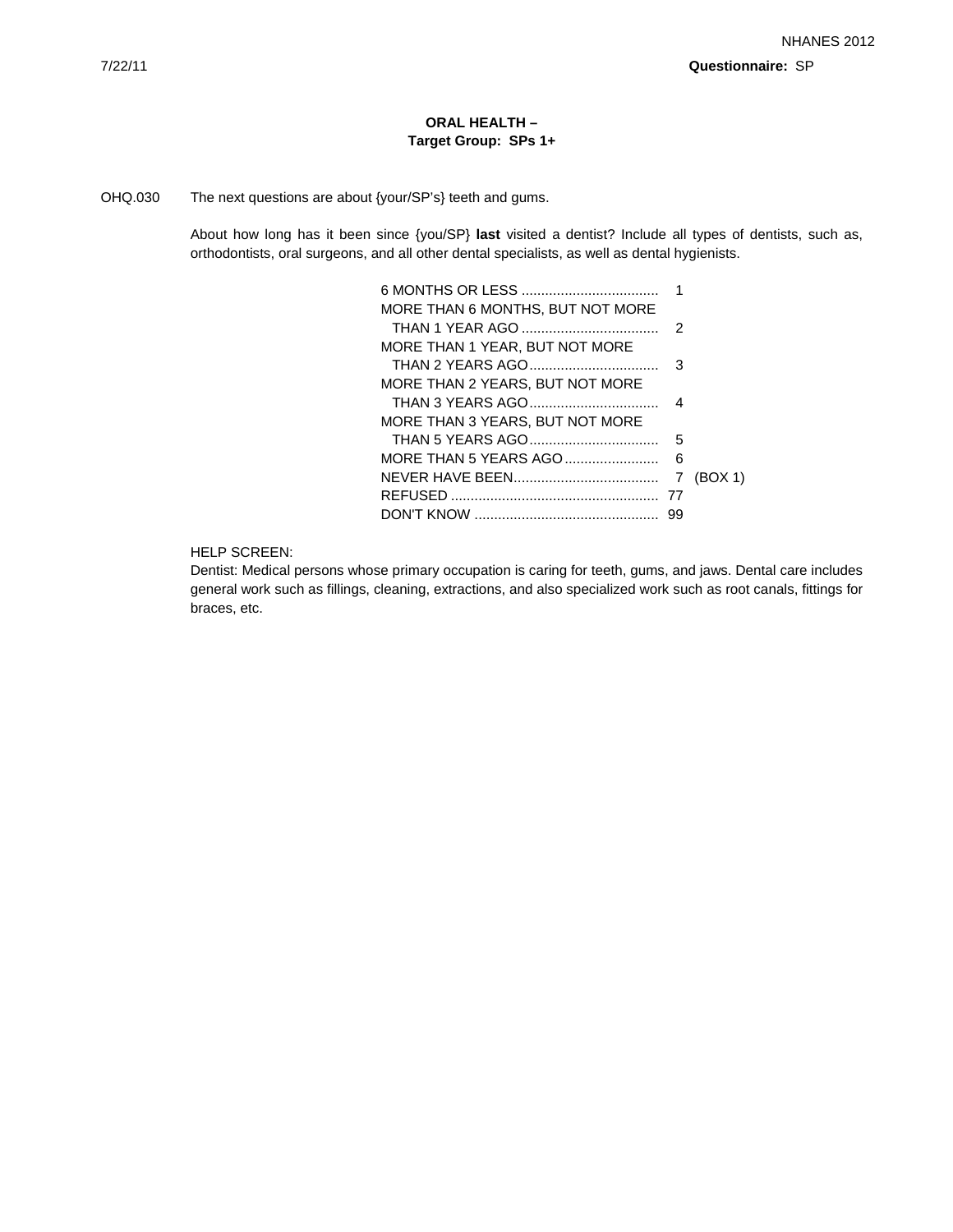OHQ.033 What was the main reason {you/SP} **last** visited the dentist?

| WENT IN ON OWN FOR CHECK-UP.<br>EXAMINATION OR CLEANING<br>WAS CALLED IN BY THE DENTIST FOR | 1 |
|---------------------------------------------------------------------------------------------|---|
| CHECK-UP. EXAMINATION OR                                                                    |   |
|                                                                                             | 2 |
| SOMETHING WAS WRONG, BOTHERING                                                              |   |
| OR HURTING {ME/SP}                                                                          | з |
| WENT FOR TREATMENT OF A                                                                     |   |
| CONDITION THAT DENTIST                                                                      |   |
| DISCOVERED AT EARLIER CHECK-UP                                                              |   |
|                                                                                             | 4 |
|                                                                                             | 5 |
|                                                                                             |   |
|                                                                                             | q |

# HELP SCREEN:

Cleaning (Dental): Refers to activities performed by a dentist or dental hygienist to maintain healthy teeth and prevent cavities. Cleaning includes scraping tartar deposits off teeth, both above and below the gumline.

Dentist: Medical persons whose primary occupation is caring for teeth, gums, and jaws. Dental care includes general work such as fillings, cleaning, extractions, and also specialized work such as root canals, fittings for braces, etc.

Condition: Respondent's perception of a departure from physical or mental well-being. Any response describing a health problem of any kind.

OHQ.770 During the past 12 months, was there a time when {you/SP} needed dental care but could not get it at that time?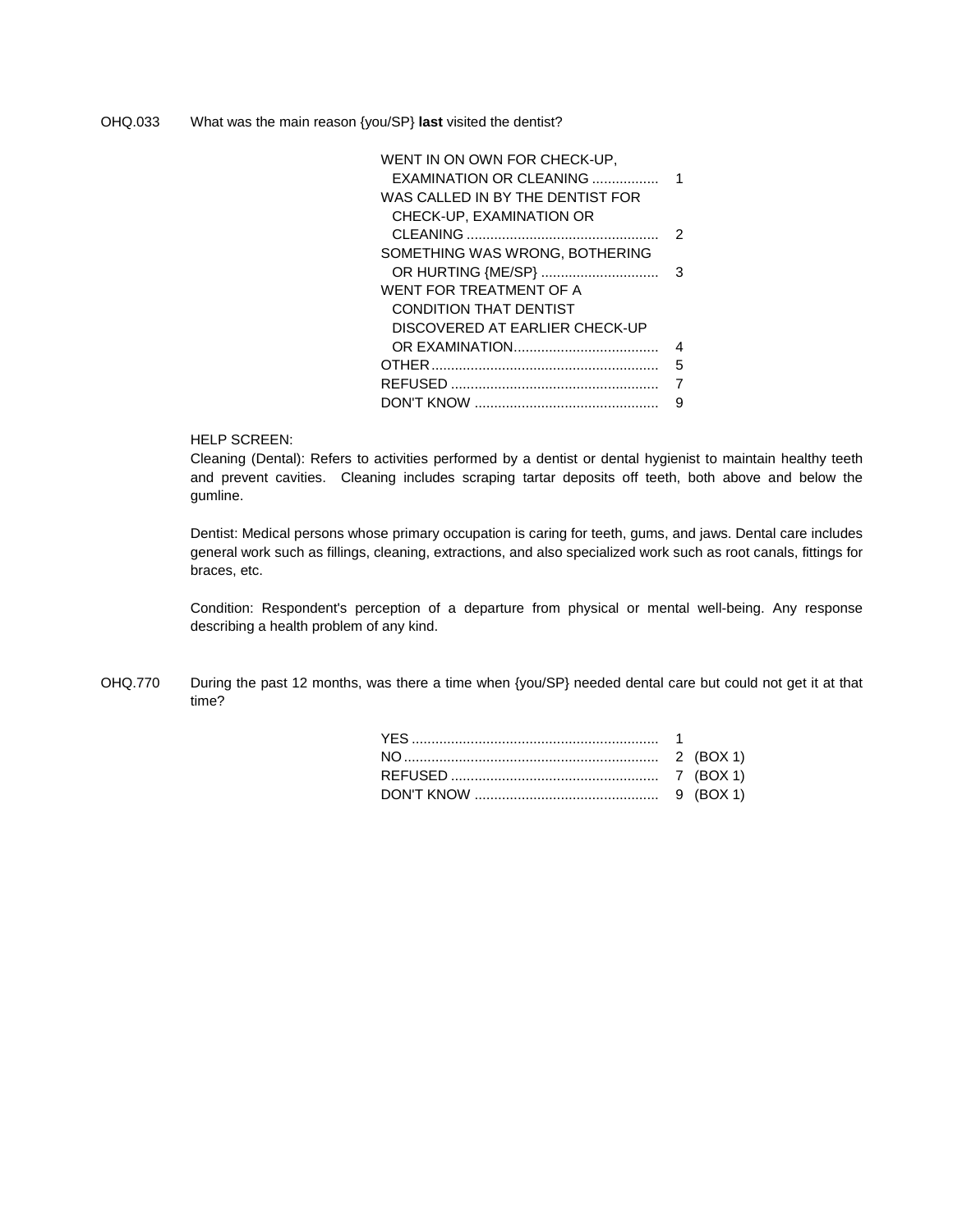OHQ.780 What were the reasons that {you/SP} could not get the dental care {you/she/he} needed?

CODE ALL THAT APPLY

HAND CARD OHQ1

| COULD NOT AFFORD THE COST 10       |    |
|------------------------------------|----|
| DID NOT WANT TO SPEND THE MONEY 11 |    |
| INSURANCE DID NOT COVER            |    |
| RECOMMENDED PROCEDURES 12          |    |
| DENTAL OFFICE IS TOO FAR AWAY  13  |    |
| DENTAL OFFICE IS NOT OPEN AT       |    |
| CONVENIENT TIMES                   | 14 |
| ANOTHER DENTIST RECOMMENDED        |    |
|                                    |    |
| AFRAID OR DO NOT LIKE DENTISTS 16  |    |
| UNABLE TO TAKE TIME OFF FROM       |    |
|                                    | 17 |
|                                    | 18 |
| I DID NOT THINK ANYTHING SERIOUS   |    |
| WAS WRONG/EXPECTED DENTAL          |    |
| <b>PROBLEMS TO GO AWAY</b>         | 19 |
|                                    | 20 |
|                                    | 77 |
|                                    | 99 |

#### **BOX 1**

# **CHECK ITEM OHQ.605:** IF SP AGE 1-15, GO TO OHQ.845.

ELSE IF SP AGE 16+ and OHQ.030 = 1 or 2, CONTINUE. ELSE GO TO BOX 2.

OHQ.610 In the past 12 months, did a dentist, hygienist or other dental professional have a direct conversation with {you/SP} about…

… the benefits of giving up cigarettes or other types of tobacco to improve {your/SP's} dental health?

OHQ.612 (In the past 12 months, did a dentist, hygienist or other dental professional have a direct conversation with {you/SP} about…)

… the dental health benefits of checking {your/his/her} blood sugar?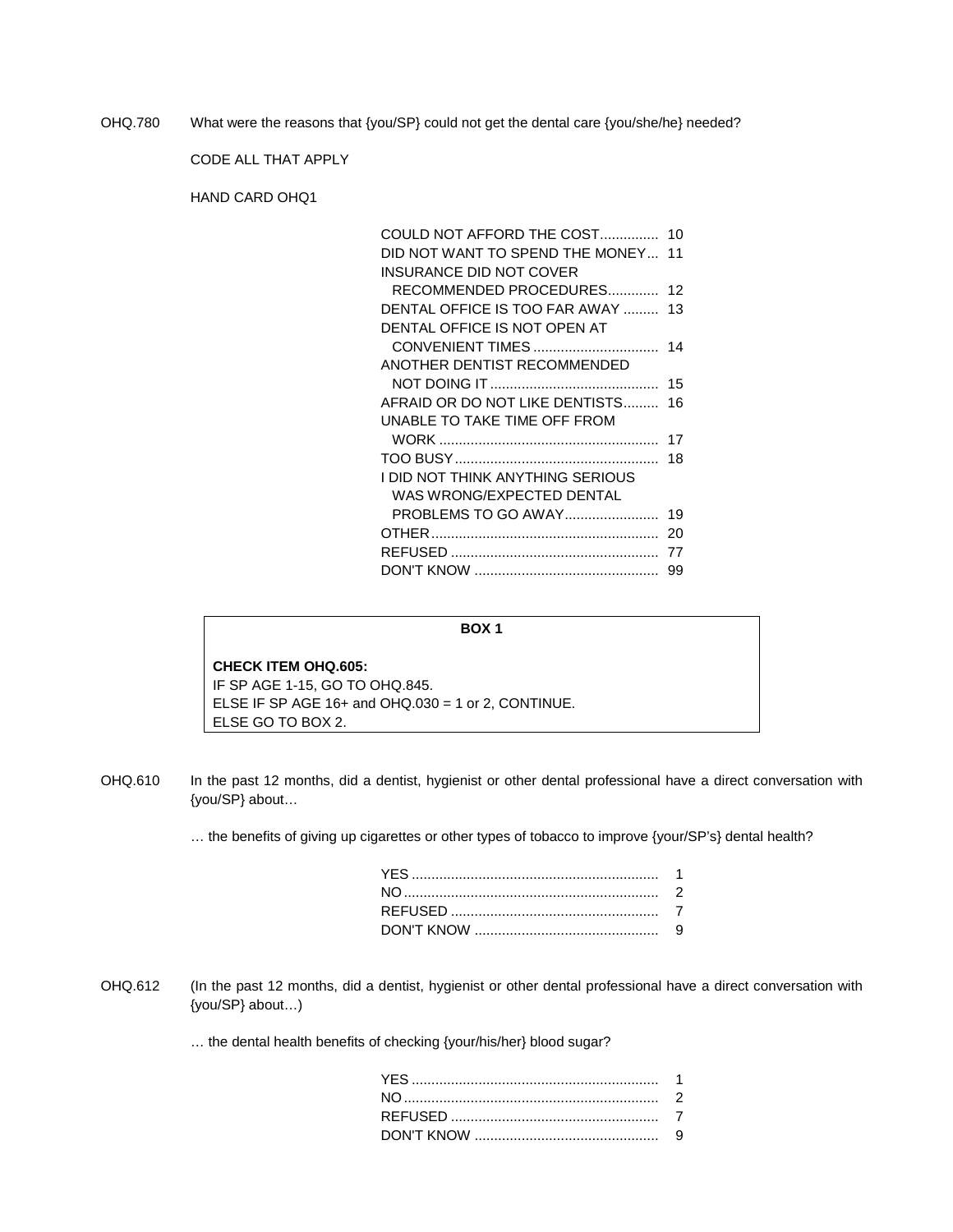OHQ.614 (In the past 12 months, did a dentist, hygienist or other dental professional have a direct conversation with {you/SP} about…)

… the importance of examining {your/his/her} mouth for oral cancer?

#### **BOX 2**

**CHECK ITEM OHQ.616:** IF SP AGE 16-29, GO TO OHQ.845. IF SP AGE 30+, CONTINUE.

OHQ.620 How often during the last year {have you/has SP} had painful aching anywhere in {your/his/her} mouth? Would you say . . .

# HAND CARD OHQ2

OHQ.640 How often during the last year {have you/has SP} had difficulty doing {your/his/her} usual jobs or attending school because of problems with {your/his/her} teeth, mouth or dentures? Would you say . . .

## HAND CARD OHQ2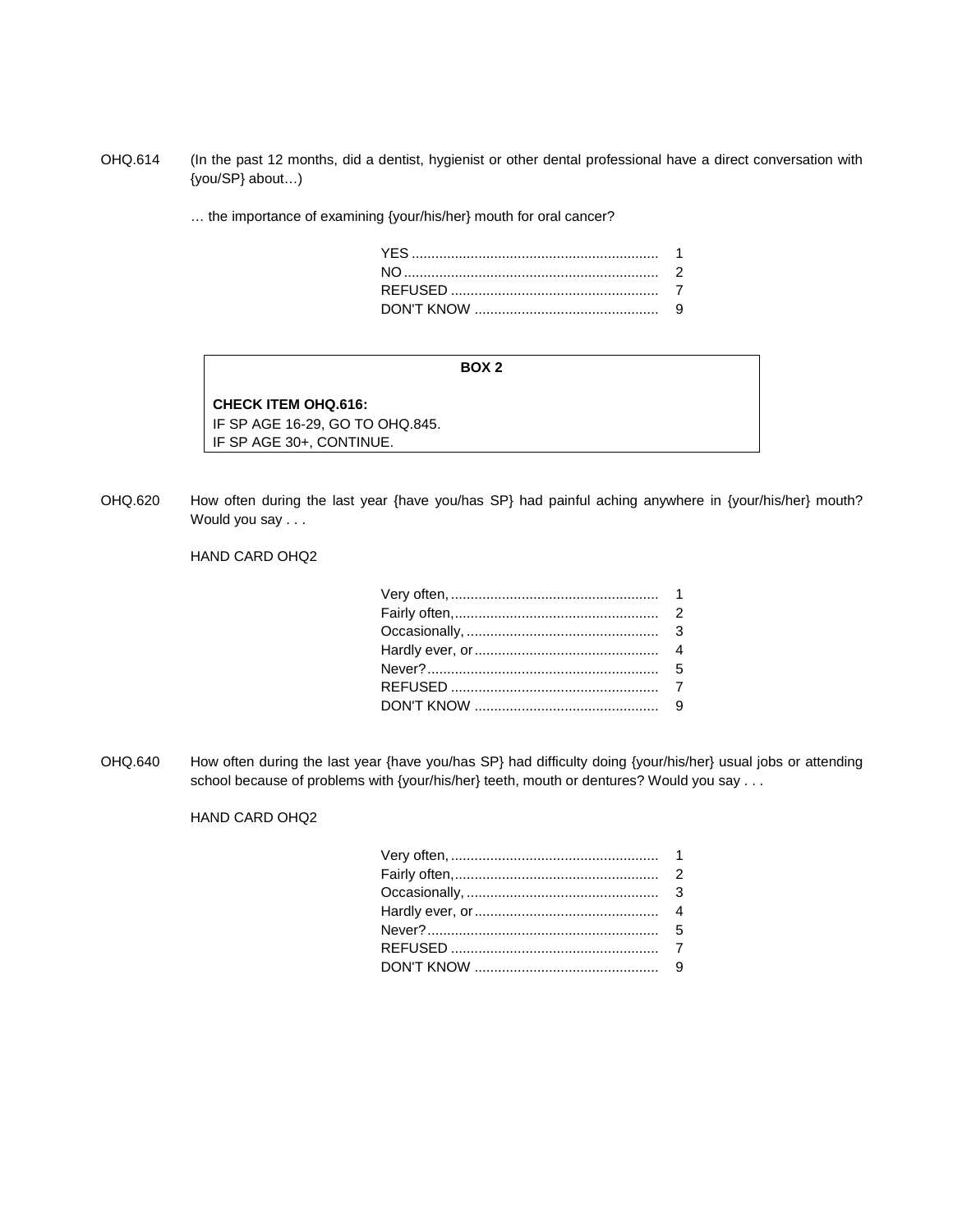OHQ.680 How often during the last year {have you/has SP} been self-conscious or embarrassed because of {your/his/her} teeth, mouth or dentures? Would you say . ..

HAND CARD OHQ2

OHQ.835 The next questions will ask about the condition of {your/SP's} teeth and some factors related to gum health.

Gum disease is a common problem with the mouth. People with gum disease might have swollen gums, receding gums, sore or infected gums or loose teeth. {Do you/Does SP} think {you/s/he} might have gum disease?

OHQ.845 Overall, how would {you/SP} rate the health of {your/his/her} teeth and gums?

## **BOX 3**

## **CHECK ITEM OHQ.847:**

IF SP AGE >= 30, CONTINUE. OTHERWISE, GO TO END OF SECTION.

OHQ.850 {Have you/Has SP} ever had treatment for gum disease such as scaling and root planing, sometimes called deep cleaning?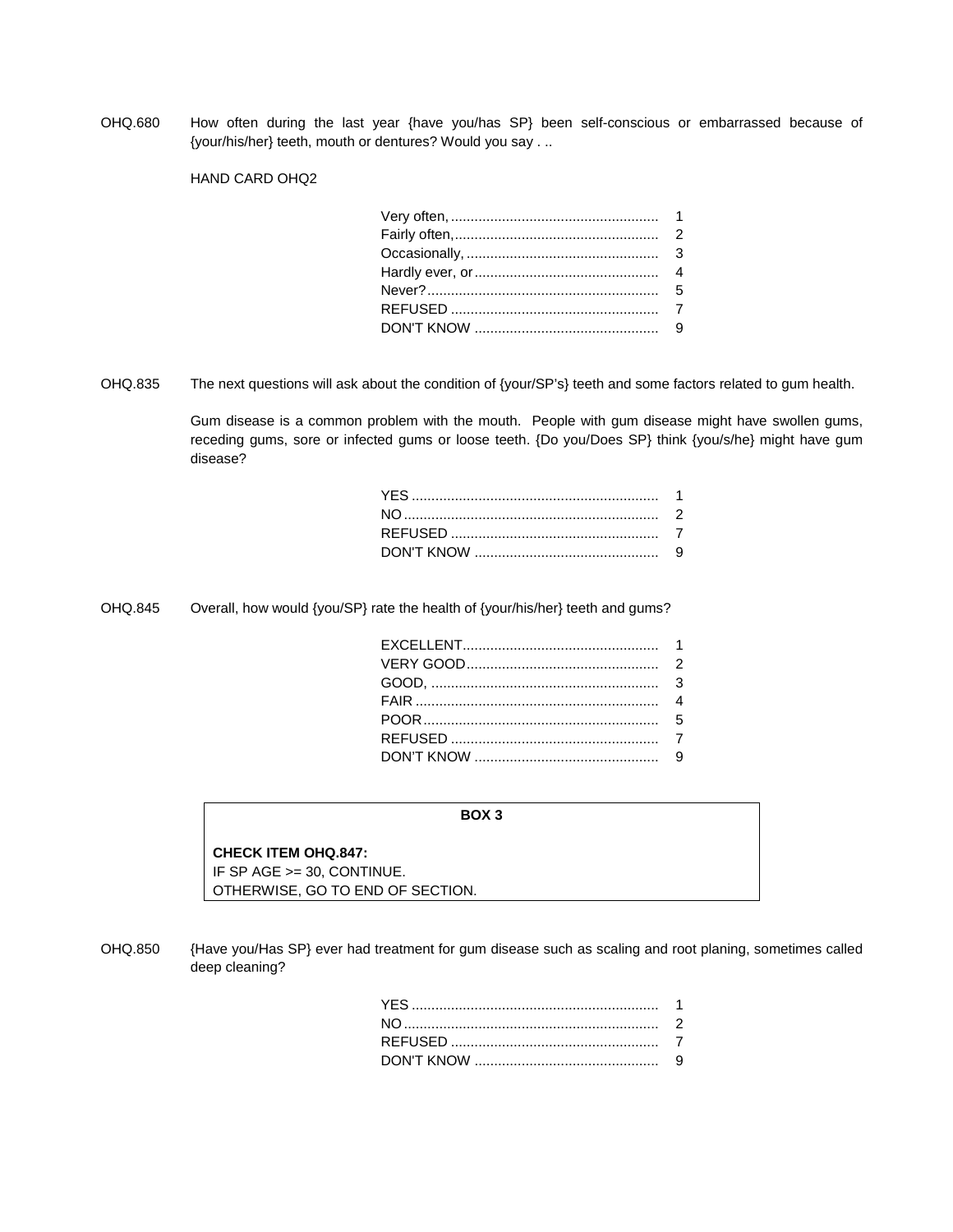OHQ.855 {Have you/Has SP} ever had any teeth become loose on their own, without an injury?

INTERVIEWER INSTRUCTION: BABY TEETH SHOULD NOT BE INCLUDED.

OHQ.860 {Have you/Has SP} ever been told by a dental professional that {you/s/he} lost bone around {your/his/her} teeth?

OHQ.865 During the past three months, {have you/has SP} noticed a tooth that doesn't look right?

INTERVIEWER INSTRUCTION: CODE '2' FOR NO IF THE SP RESPONDS THAT THEY HAVE NO TEETH OR ONLY DENTURES. PLEASE DO NOT PUT INFORMATION ABOUT NO TEETH IN THE **COMMENTS** 

OHQ.870 Aside from brushing {your/his/her} teeth with a toothbrush, in the last seven days, how many days did {you/SP} use dental floss or any other device to clean between {your/his/her} teeth?

HARD EDIT 0-7.

INTERVIEWER INSTRUCTION: CODE '0' IF THE SP RESPONDS THAT THEY HAVE NO TEETH OR ONLY DENTURES. PLEASE DO NOT PUT INFORMATION ABOUT NO TEETH IN THE COMMENTS.

| $\sim$               |  |
|----------------------|--|
| ENTER NUMBER OF DAYS |  |
|                      |  |
|                      |  |
|                      |  |

OHQ.875 Aside from brushing {your/his/her} teeth with a toothbrush, in the last seven days, how many days did {you/SP} use mouthwash or other dental rinse product that {you use/s/he uses} to treat dental disease or dental problems?

HARD EDIT 0-7.

INTERVIEWER INSTRUCTION: REPEAT THE FOLLOWING PORTION OF THE QUESTION IF THE SP RESPONDS THAT THEY HAVE NO TEETH OR ONLY DENTURES: "how many days did {you/SP} use